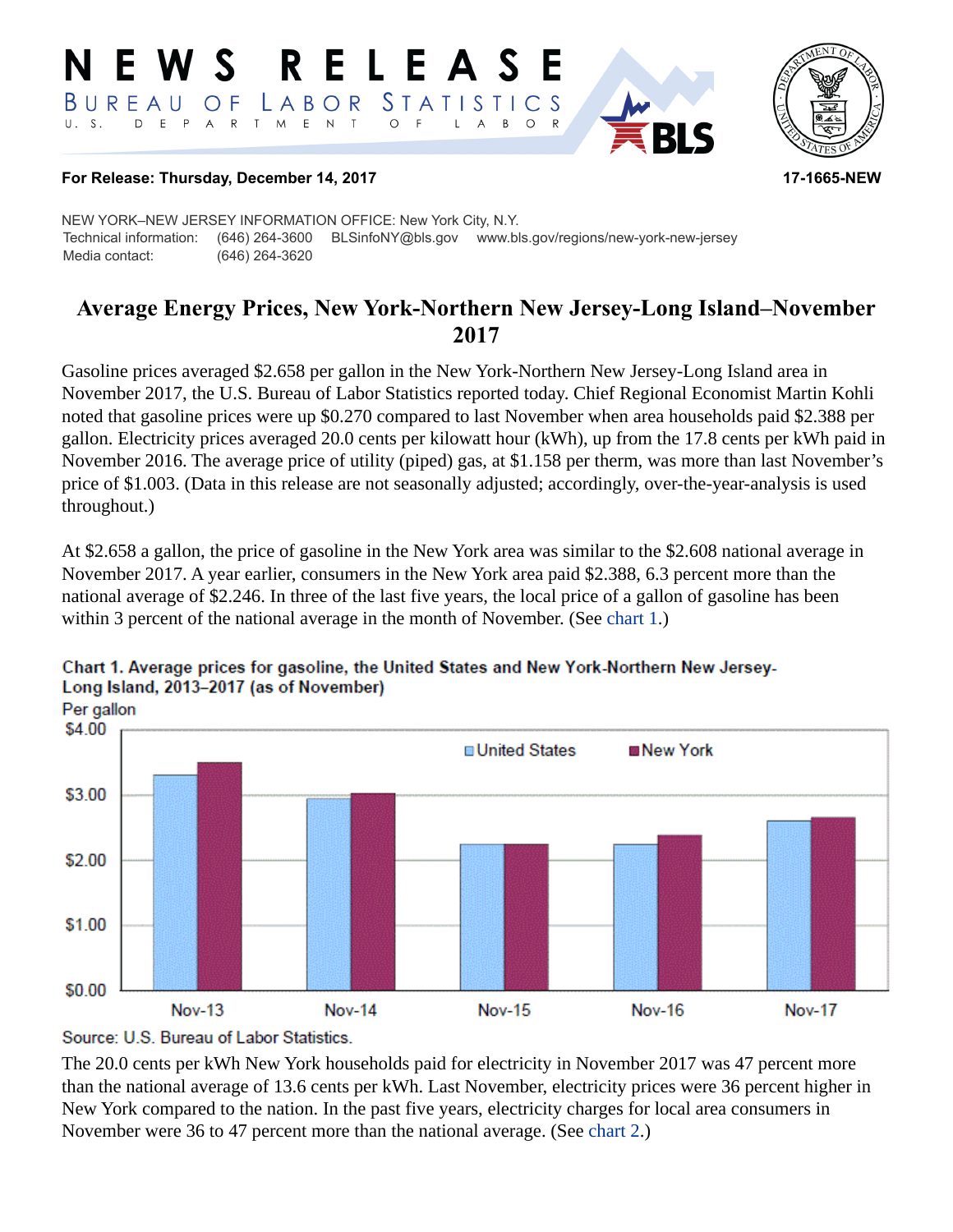

#### <span id="page-1-0"></span>Chart 2. Average prices for electricity, the United States and New York-Northern New Jersey-Long Island, 2013-2017 (as of November)

Source: U.S. Bureau of Labor Statistics.

The average price paid in November 2017 by New York area consumers for utility (piped) gas, commonly referred to as natural gas, was \$1.158 per therm, 13 percent more than the national average of \$1.028. In 2016, area consumers paid close to the national average for a therm of natural gas. In four of the past five years, the per-therm cost for natural gas in the New York in November was within 10 percent of than the U.S. average. (See [chart 3.](#page-1-1))

<span id="page-1-1"></span>





The New York-Northern New Jersey-Long Island, N.Y.-N.J.-Conn.-Pa. Consolidated Metropolitan Statistical Area (CMSA) consists of Bronx, Dutchess, Kings, Nassau, New York, Orange, Putnam, Queens, Richmond, Rockland, Suffolk, and Westchester Counties in New York State; Bergen, Essex, Hudson, Hunterdon, Mercer,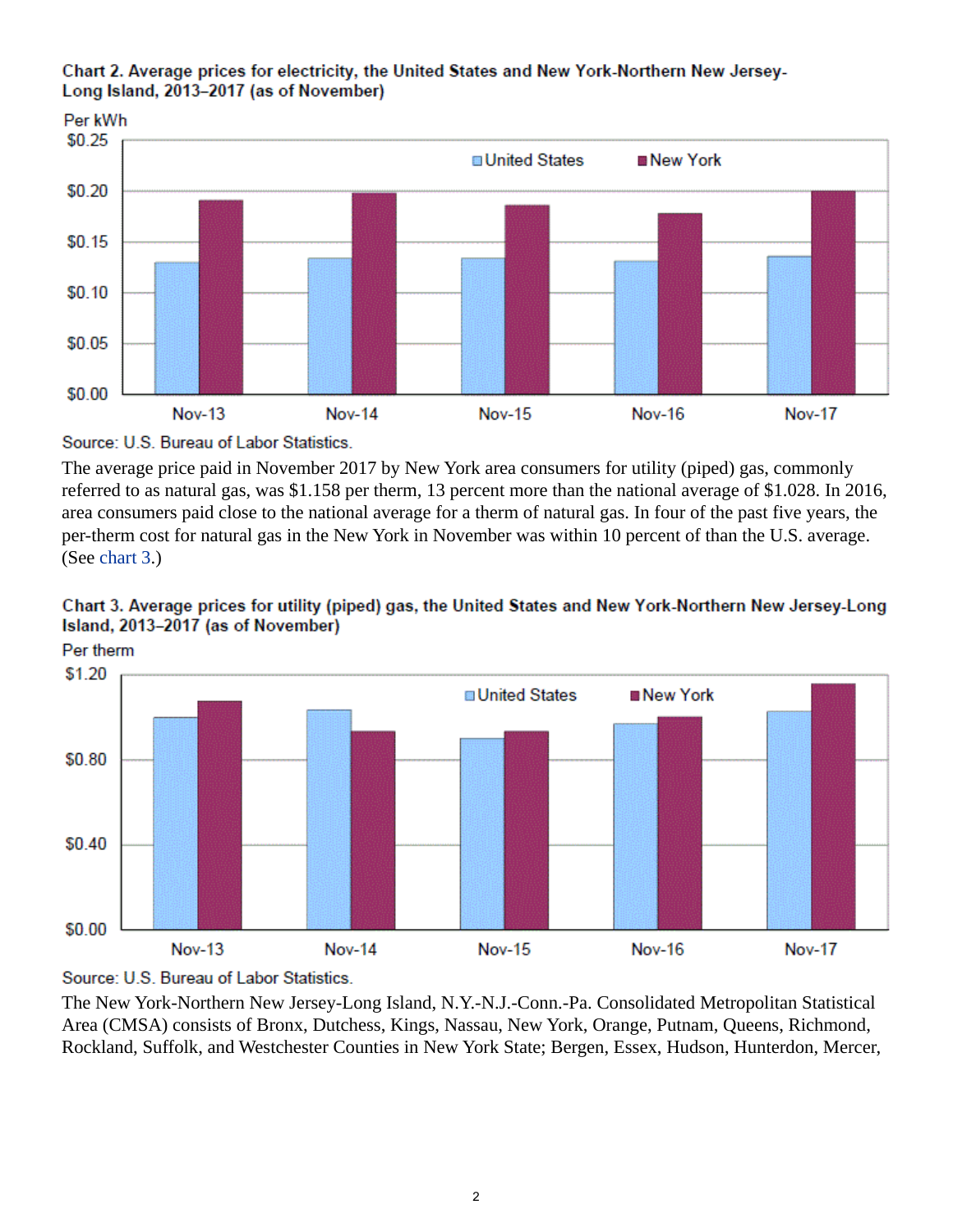Middlesex, Monmouth, Morris, Ocean, Passaic, Somerset, Sussex, Union, and Warren Counties in New Jersey; Fairfield County and parts of Litchfield, Middlesex, and New Haven Counties in Connecticut; and Pike County in Pennsylvania.

### **The Consumer Price Index for December 2017 is scheduled to be released on Friday, January 12, 2018 at 8:30 a.m. (ET).**

## **Consumer Price Index Geographic Revision for 2018**

In January 2018, BLS will introduce a new geographic area sample for the Consumer Price Index (CPI). As part of the new sample, the index for this area will be renamed. The first indexes using the new structure will be published in February 2018. Additional information on the geographic revision is available at [www.bls.gov/cpi/additional-resources/geographic-revision-2018.htm](https://www.bls.gov/cpi/additional-resources/geographic-revision-2018.htm).

## **Technical Note**

Average prices are estimated from Consumer Price Index (CPI) data for selected commodity series to support the research and analytic needs of CPI data users. Average prices for electricity, utility (piped) gas, and gasoline are published monthly for the U.S. city average, the 4 regions, the 3 population size classes, 10 region/size-class cross-classifications, and the 14 largest local index areas. For electricity, average prices per kilowatt-hour (kWh) are published. For utility (piped) gas, average prices per therm, are published. For gasoline, the average price per gallon is published. Average prices for commonly available grades of gasoline are published as well as the average price across all grades.

All eligible prices are converted to a price per normalized quantity. These prices are then used to estimate a price for a defined fixed quantity. The average price per kilowatt-hour represents the total bill divided by the kilowatt-hour usage. The total bill is the sum of all items applicable to all consumers appearing on an electricity bill including, but not limited to, variable rates per kWh, fixed costs, taxes, surcharges, and credits. This calculation also applies to the average price per therm for utility (piped) gas.

Information in this release will be made available to sensory impaired individuals upon request. Voice phone: 202-691-5200; Federal Relay Service: 800-877-8339.